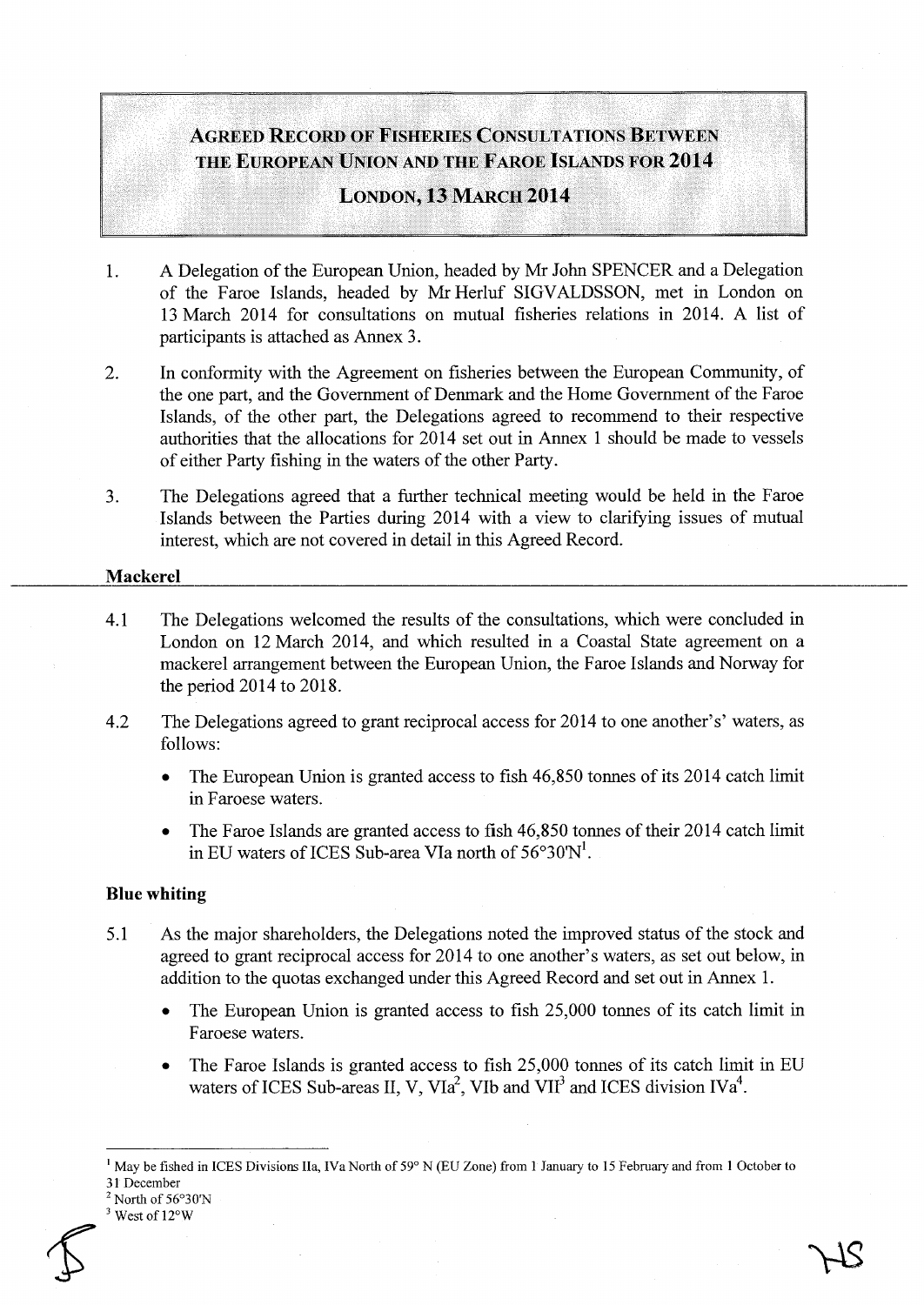#### Licensing and permitted fishing vessels

- 6.1 The Delegations agreed that the "Agreed Record of Conclusions of Licence Arrangements between the European Community and the Faroe Islands for 2008" signed at Brussels on 5 December 2007, shall remain valid for 2014.
- 6.2 However, in view of the absence in fisheries relations between the Union and the Faroe Islands since 2010, the Delegations agreed that the Parties would exchange information on the lists of vessels authorised to fish in each other's waters during 2014. The Delegations agreed that both Parties would ensure that measures are in place to confirm to vessels, on entering the other Party's waters, whether or not they are included in the list of vessels that are permitted to fish.
- 6.3 The Delegations agreed to inform each other of the contact details for licences.

## Catch statistics

- 7.1 The Delegations agreed that each Party shall supply the other Party with monthly and, in the case of mackerel and blue whiting, weekly catch statistics of fishing by its vessels in the other Party's zone. These statistics shall be supplied to the respective Parties by the  $15<sup>th</sup>$  of the month for the previous month's catches.
- 7.3 The Delegations agreed to inform each other of the contact details for correspondence on catch statistics.

#### Vessel Monitoring System

8. The Delegations noted that an agreement between the Parties had been concluded on 21 April 2005 on Satellite Based Vessel Monitoring System (VMS) and that this agreement shall continue to be applied during 2014.

## Electronic reporting system

9. The Delegations agreed that it would be necessary to establish an electronic reporting system during 2014 and that this issue would be referred to the technical meeting referred to in paragraph 3 of this Agreed Record.

## Control of blue whiting and mackerel fisheries in European Union waters

10. The European Union Delegation informed the Faroese Delegation that in order to maintain an effective control of the blue whiting and mackerel fisheries in European Union waters, the provisions on control as set out in Annex 2 would be applied in 2014.

## Special Area between the United Kingdom and the Faroe Islands

11. The Delegations took note of the relevant provisions of the Agreement signed 18 May 1999 between the Government of Denmark together with the Home Government of the Faroe Islands, on the one hand, and the Government of the United Kingdom of Great Britain and Northern Ireland, on the other hand, relating to the Maritime Delimitation in the area between the Faroe Islands and the United Kingdom.

<sup>4</sup> The catches in ICES Division IVa, in respect of this arrangement, shall be limited to no more than 25% of the total access quantity  $25$  and  $75$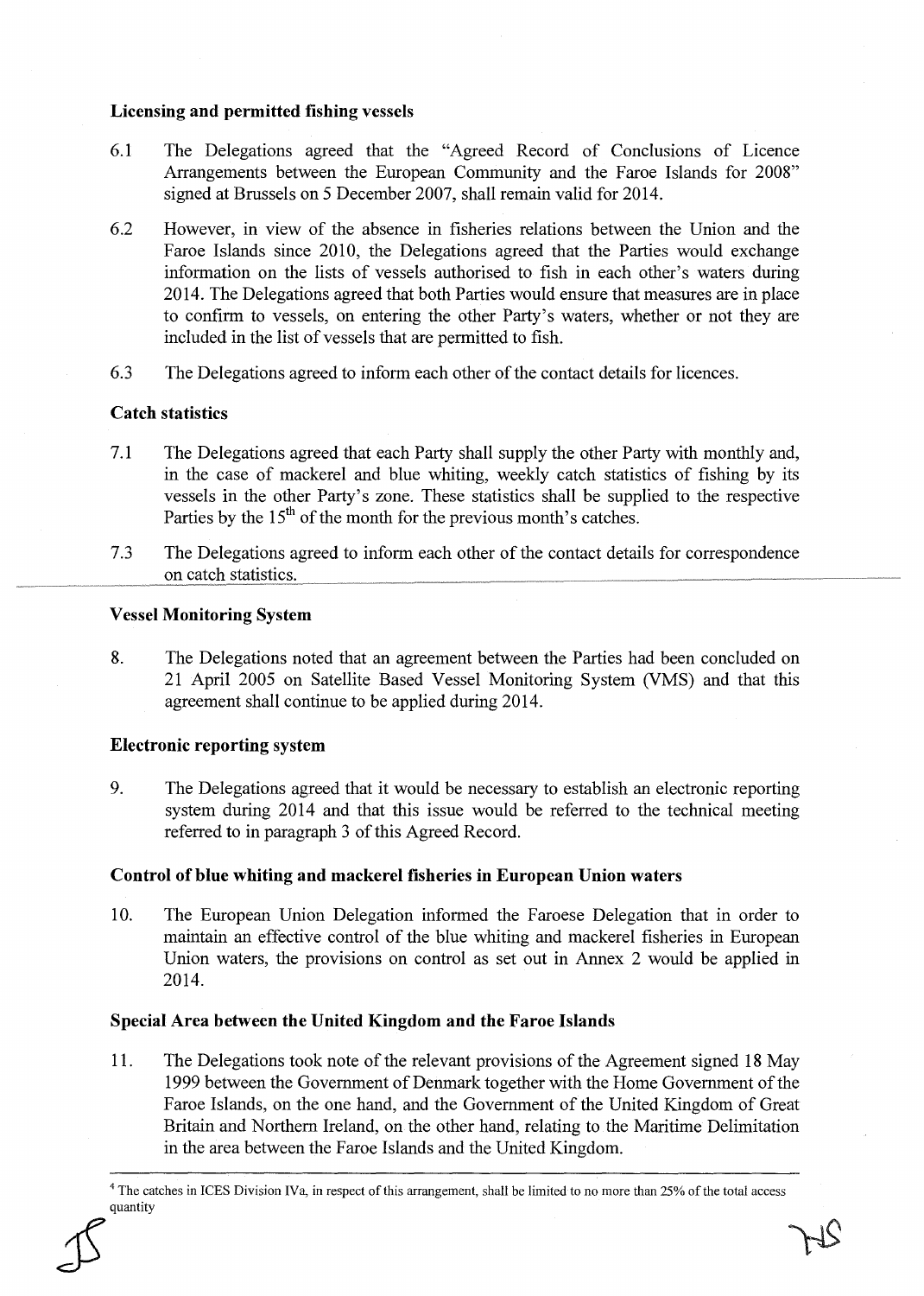Regarding third-party vessels licensed by both Parties to operate in the Special Area defined in the Agreement the Delegations agreed to implement the following system regarding reporting in the Special Area:

The Parties shall exchange information on licences given to third country vessels that will operate in the Special Area.

If both Parties have issued licences to a third country vessel, all relevant vessel information (registration number etc.) shall be submitted to the control authorities of both Parties.

If a third country vessel has obtained a licence from both Parties, the vessel shall report its total catches in the Special Area to both Parties. The catches shall be deducted from the quotas allocated by each Party, divided equally between them. If the quota allocated by one Party is exhausted, the catches shall be deducted from the quota allocated by the other Party.

A specific hail in and hail out system for the Special Area shall be introduced.

Catches taken in the Special Area shall be specified in the logbook.

Third country vessels shall be subject to VMS control by the Party issuing the licence(s). This VMS information shall be exchanged between the Parties.

The Parties agree to establish close collaboration between their relevant control and inspection authorities with a view to an efficient monitoring of the fishing activities in the Special Area.

The Parties agreed that it would be desirable that inspection vessels be present in the Special Area during certain periods of intensive fishing activities (e.g. during blue whiting migration through the area).

If a vessel is licensed by both Parties, each Party shall enforce its own technical measures.

12. The Delegations agreed that fishing activities under this Agreed Record could start on 1 April2014.

London, 13 March 2014

For the Delegation of the European Union For the Delegation of the Faroe Islands

John Spene

Herbert Siguald

Herluf SIGVALDSSON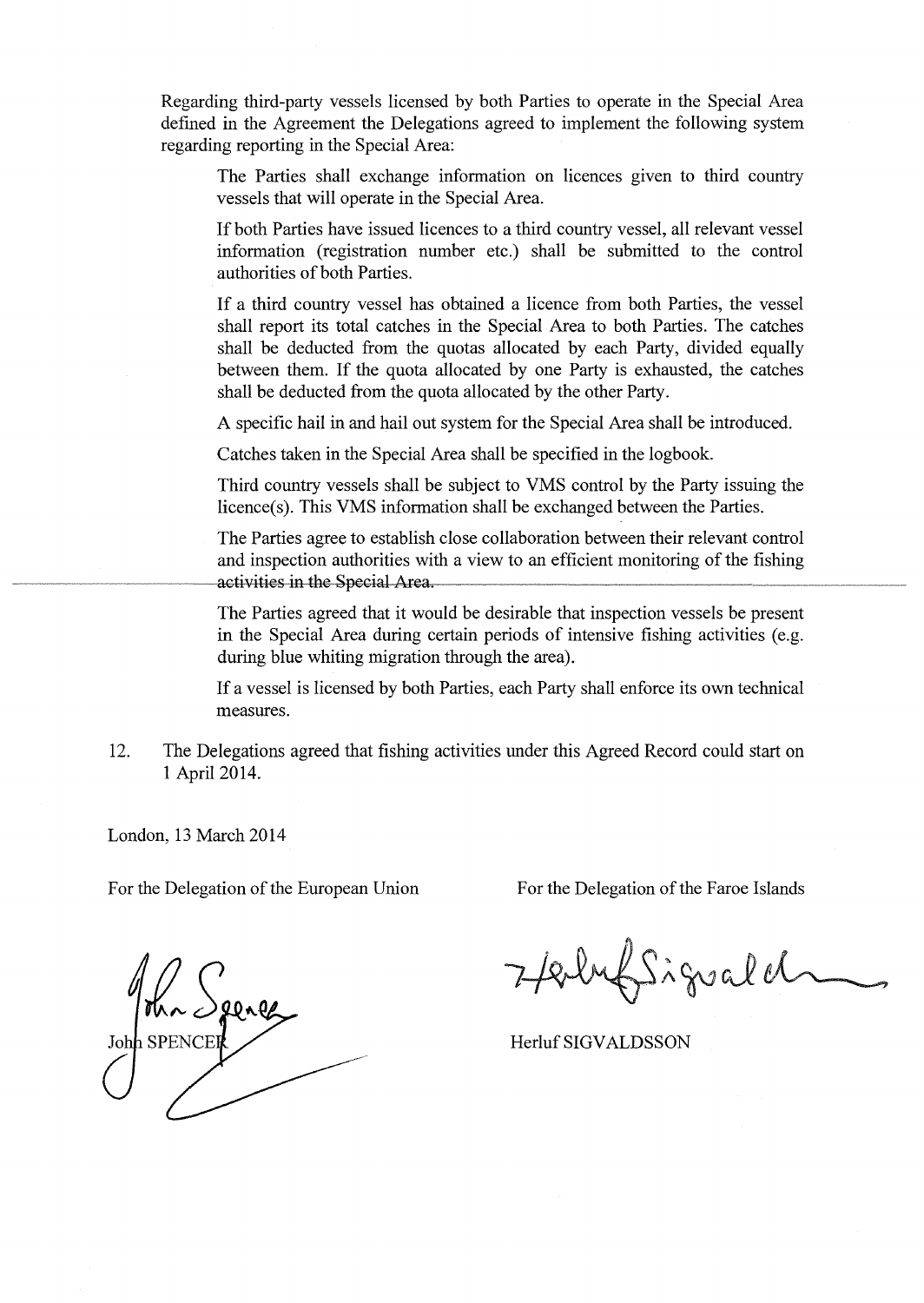# QUOTAS FOR 2014

1. Each Party shall open the catch quotas indicated hereunder for the other Party in its fishery zone:

## 1.1. Quotas for European Union vessels fishing in the Faroese zone in 2014

| <b>SPECIES</b>      | <b>ICES-DIVISION</b> | <b>QUANTITY (TONNES)</b> |
|---------------------|----------------------|--------------------------|
| Cod and Haddock     | Vb                   | 950                      |
| Saithe              | Vb                   | 3,000                    |
| Redfish             | Vb                   | 1,300                    |
| Blue Ling and Ling  | Vb                   | (1)<br>1,500             |
| Flatfish            | Vb                   | 300                      |
| <b>Blue Whiting</b> | Faroese waters       | 2,000                    |
| Other Species       | Vb                   | (2)<br>800               |

(1) By-catch of maximum of 500 tonnes of roundnose grenadier and black scabbard to be counted against this quota.

(2) Excluding fish species of no commercial value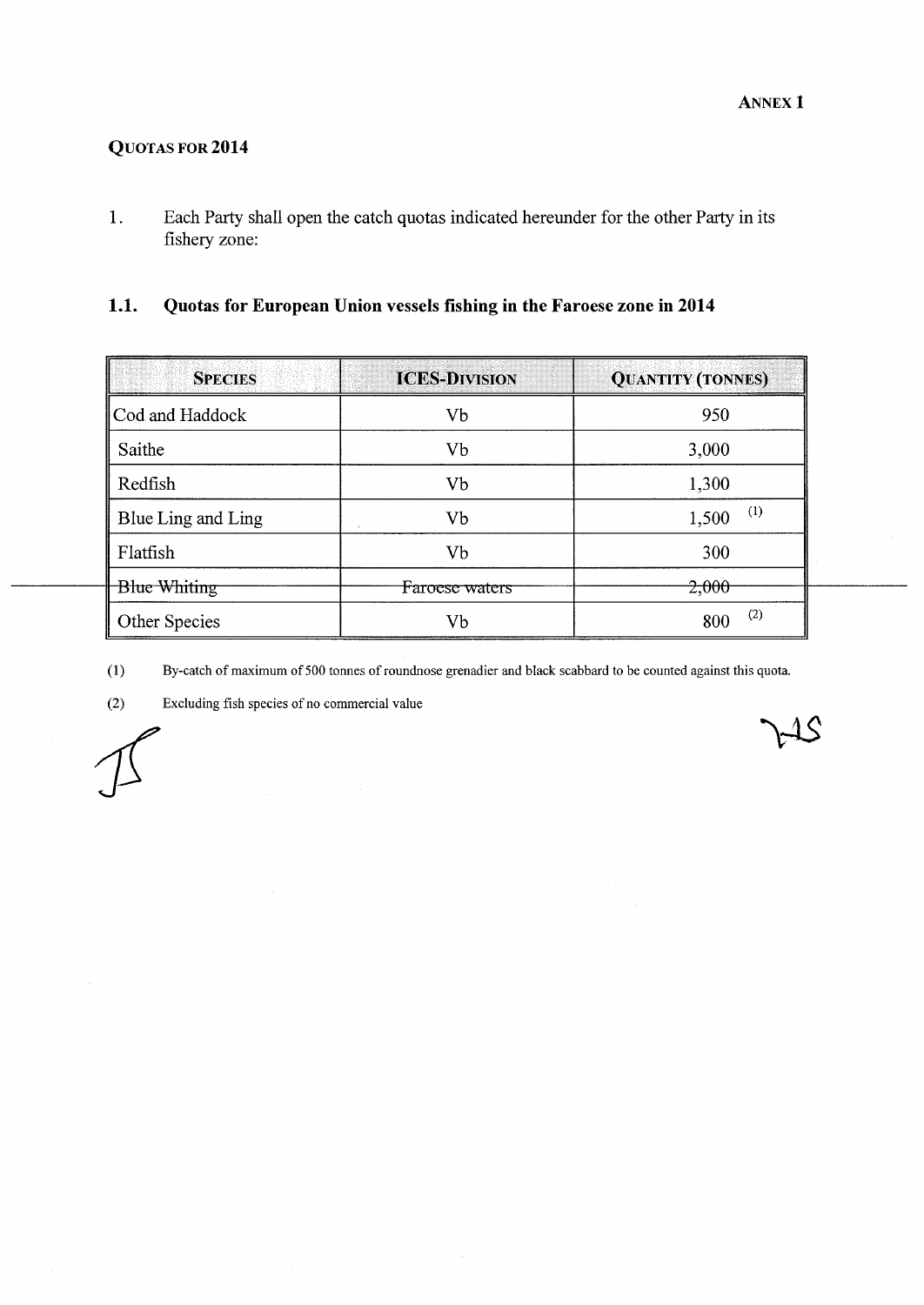## 1.2. Quotas for Faroese vessels fishing in the European Union zone in 2014

| <b>SPECIES</b>                        | <b>FISHING AREAS</b><br>(ICES OR NAFO)                                     | <b>QUANTITY (TONNES)</b> |
|---------------------------------------|----------------------------------------------------------------------------|--------------------------|
| Ling and Tusk                         | $V1a^{(1)}$ , VIb                                                          | (2)<br>200               |
| <b>Blue Ling</b>                      | $VIa^{(1)}$ , VIb                                                          | (3)<br>150               |
| Horse Mackerel                        | IVa, VIa <sup>(1)</sup> , VIIe, f, h                                       | 1,700                    |
| Norway pout                           | IV                                                                         | 7,000<br>(8)(9)          |
| <b>Blue Whiting</b>                   | II, V, VIa <sup>(1)</sup> , VIb and VII <sup>(4)</sup><br>and IVa $^{(7)}$ | (5)<br>15,000            |
| Other White Fish<br>(by-catches only) | IV, $V1a^{(1)}$                                                            | 150                      |
| Herring                               | IIIa N (Skagerrak) $^{(6)}$                                                | 600                      |

(1) North of 56°30'N.

(2) Of which an incidental catch of other species of 20% per ship, at any given time, is authorised in ICES Divisions VIa and b. However, this percentage may be exceeded in the first 24 hours following the beginning of the fishing on a specific ground. The total incidental catch of other species in Divisions VIa and b may not exceed 75 tonnes

(3) By-catches ofroundnose grenadier and black scabbard to be counted against this quota.

(4) West of  $12^{\circ}00'$  W.

(5) Catches of blue whiting may include unavoidable by-catches of argentine.

(6) Limited in the West by a line drawn from the lighthouse of Hanstholm to the lighthouse of Lindesnes and in the South by a line drawn from the lighthouse of Skagen to the lighthouse of Tistlarna and from there to the nearest coast of Sweden.

(7) The catches in ICES Division IVa shall be limited to no more than 25% of the quota

(8) Includes 15% unavoidable by-catches to be counted against this quota

(9) Use of a sorting grid is obligatory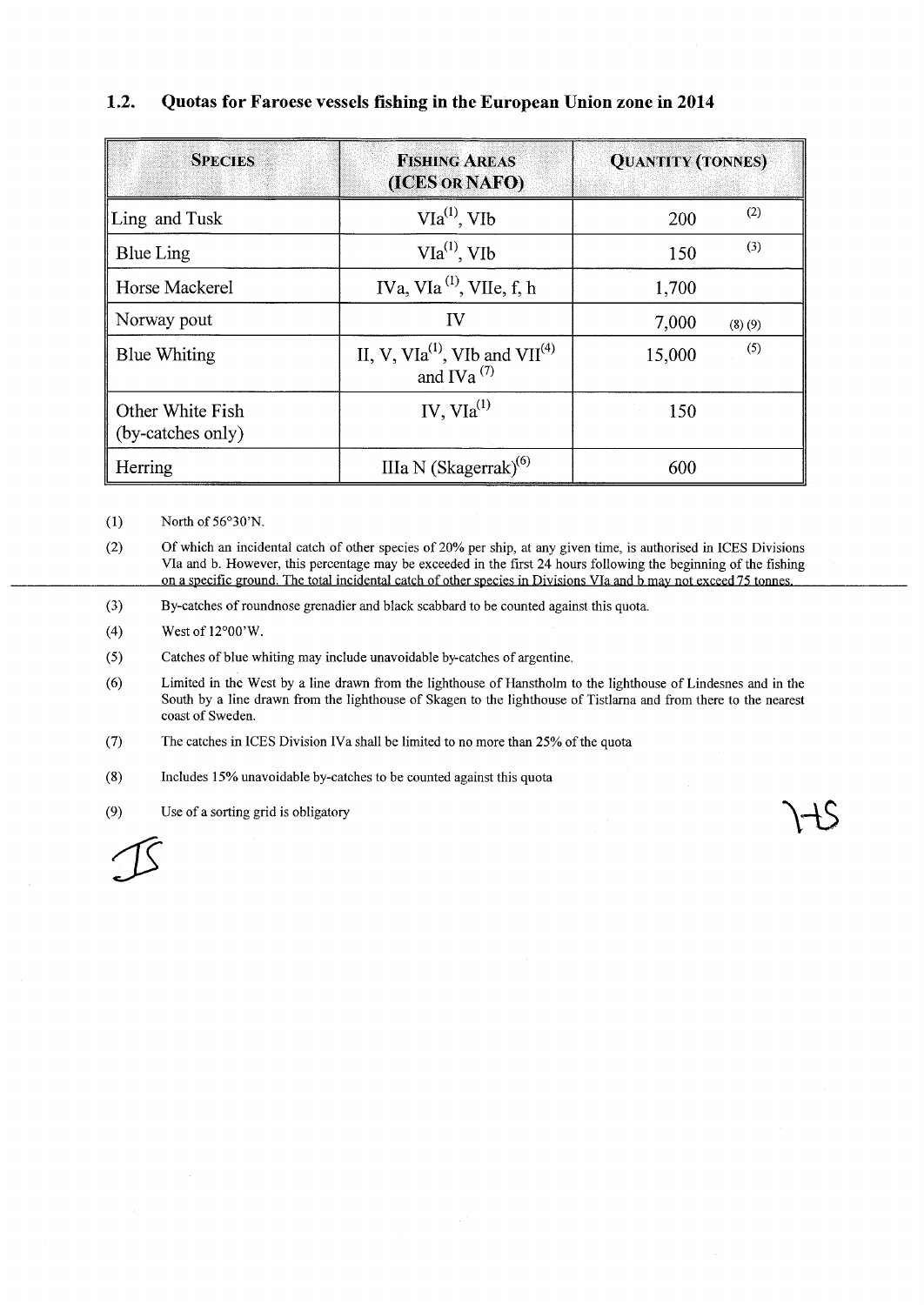#### Quotas for Faroese vessels fishing in Greenland waters in 2014  $1.3.$

| <b>SPECIES</b>                                     | <b>FISHING AREAS</b><br>(ICES OR NAFO) | <b>QUANTITY (TONNES)</b> |
|----------------------------------------------------|----------------------------------------|--------------------------|
| Northern deep -water Prawns<br>(Pandalus borealis) | <b>ICES XIV/V</b>                      | 1,300                    |
| Greenland Halibut                                  | <b>ICES XIV/V</b>                      | 110                      |
| Redfish                                            | <b>ICES XIV/V</b>                      | 250                      |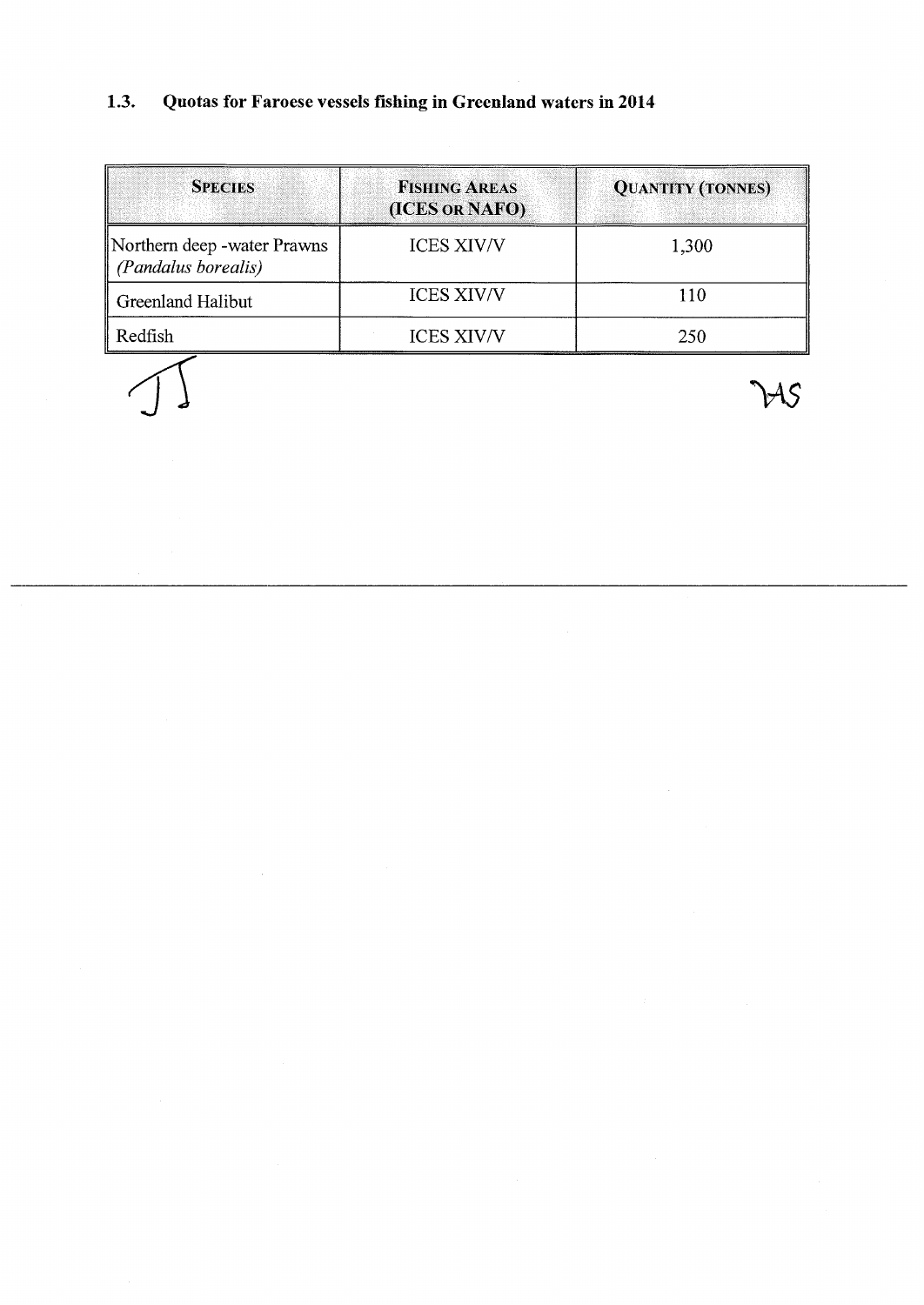#### **Part I**

#### **Conditions for Faroese vessels intending to fish for blue whiting in European Union waters:**

The following provisions shall apply to Faroese vessels intending to fish for blue whiting in European Union waters:

- a) Vessels that already have catch on board may only commence their fishing trip after having received authorisation from the competent authority of the coastal Member State concerned. Such vessels shall only enter European Union waters after passing through one of the following control areas:
	- A. ICES rectangle 48 E2 in Division VIa;
	- B. ICES rectangle 50 Fl in Division IVa;
	- C. ICES rectangle 46 F1 in Division IVa;
	- D. ICES rectangle 36 D4 in VIle;
	- $E_{\rm{L}}$ ICES rectangle 37 D4 in VIIc.

Upon entering European Union waters, the master of the vessel shall contact the Fisheries Monitoring Centre of the coastal Member State concerned, as follows:

- (i) UK (Edinburgh) by e-mail at the following address: ukfcc@scotland.gsi.gov.uk or by telephone ( +44 131 271 9700) at least four hours prior to entering one of the control areas A, B or C, or
- (ii) Ireland (Haulbowline) by e-mail at the following address: fmcireland@defenceforces.ie or by telephone (+353 21 4378752) at least 12 hours prior to entering one of the control areas D or E.

The notification shall specify the name, international radio call sign and port letters and number (PLN) of the vessel, the total quantity by species on board and the position (longitude/latitude) where the master estimates that the vessel will enter European Union waters as well as the area where he intends to commence fishing. The vessel shall not commence fishing until it has received acknowledgement of the notification and instructions on whether or not the master is required to present the vessel for inspection. Each acknowledgement shall have a unique authorisation number which the master shall retain until the fishing trip is terminated.

Notwithstanding any inspections that may be carried out at sea the competent authorities may in duly justified circumstances require a master to present his vessel for inspection in waters of Blacksod Bay or in the ports of Killybegs, Lerwick or Scrabster.

b) Vessels that enter European Union waters with no catch on board shall be exempt from the requirements laid down in point (a).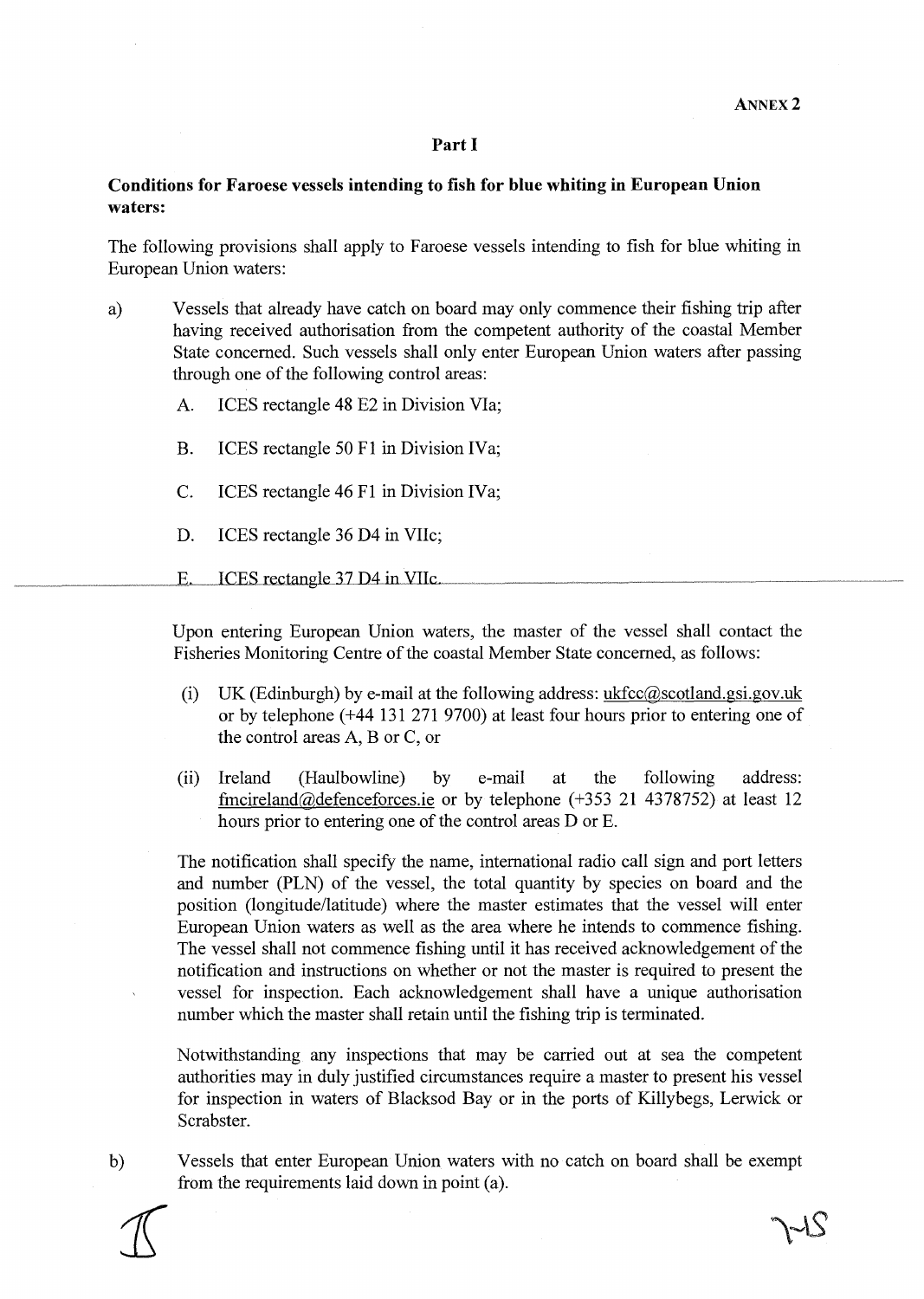c) The fishing trip shall be considered as being terminated when the vessel leaves EC waters or enters a European Union port where its catch is fully discharged.

Vessels shall only leave European Union waters after passing through one of the following control routes:

A. ICES rectangle 48 E2 in zone VIa;

B. ICES rectangle 46 E6 in zone IVa;

C. ICES rectangles 48 E8, 49 E8 or 50 E8 in zone IVa.

The master of the vessel shall give at least four hours' prior notification of entering one of the afore mentioned control routes to the Fisheries Monitoring Centre in Edinburgh by e-mail or telephone as provided for in point (a). The notification shall specify the name, international radio call sign and port letters and number (PLN) of the vessel, the total quantity by species on board and the control route through which the vessel intends to pass.

The vessel shall not leave the area within the control route until it has received acknowledgement of the notification and instructions on whether or not the master is required to present the vessel for inspection. Each acknowledgement shall have a unique authorisation number, which the master shall retain until the vessel leaves European Union waters.

Notwithstanding any inspections that may be carried out at sea the competent authorities may in duly justified circumstances require a master to present his vessel for inspection in the ports of Lerwick or Scrabster.

- d) Vessels that transit through European Union waters must stow their nets so that they may not readily be used in accordance with the following conditions:
	- (i) Nets, weights and similar gear shall be disconnected from their trawl boards and towing and hauling wires and ropes; and
	- (ii) Nets, which are on or above deck, shall be securely lashed to some part of the superstructure.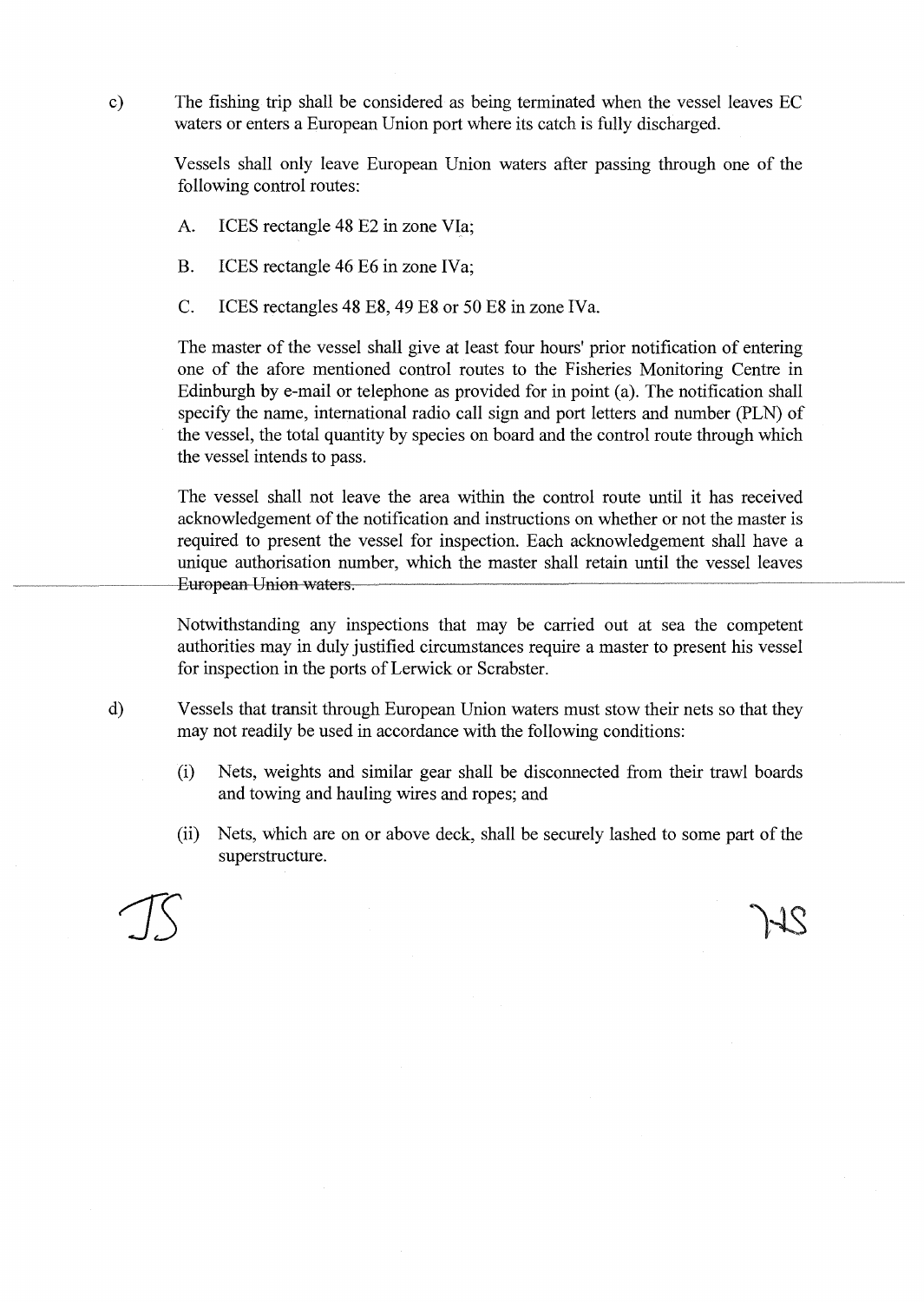#### **Part II**

#### **Conditions for Faroese vessels intending to fish mackerel in European Union waters**

The following provisions shall apply to Faroese vessels intending to fish for mackerel in EC waters:

a) Vessels may only commence their fishing trip after having received authorisation from the competent authority of the coastal Member State concerned. Such vessels shall only enter European Union waters after passing through one of the following control areas:

ICES rectangle 48 E2 in Division VIa;

ICES rectangle 50 Fl in Division IVa;

ICES rectangle 46 Fl in Division IVa;

ICES rectangle 53 FO in Division Ila.

At least four hours prior to entering one of the control areas, upon entering European Union waters, the master of the vessel shall contact the UK Fisheries Monitoring Centre (Edinburgh) by e-mail at the following address: ukfcc@scotland.gsi.gov.uk or by telephone (+44 131 271 9700).

The notification shall specify the name, international radio call sign and port letters and number (PLN) of the vessel, the total quantity by species on board and the control area through which the vessel will enter EC waters. The vessel shall not commence fishing until it has received acknowledgement of the notification and instructions on whether or not the master is required to present the vessel for inspection. Each acknowledgement shall have a unique authorisation number which the master shall retain until the fishing trip is terminated.

- b) Vessels that enter European Union waters with no catch on board shall be exempt from the requirements laid down in paragraph a).
- c) The fishing trip shall be considered as being terminated when the vessel leaves EC waters or enters a European Union port where its catch is fully discharged.

Vessels shall only leave the European Union waters after passing through one of the control areas.

Upon leaving European Union waters, the master of the vessel shall give at least two hours prior notification of entering one of the control areas, to the Fisheries Monitoring Centre in Edinburgh by e-mail or telephone as provided for in paragraph a).

The notification shall specify the name, international radio call sign and port letters and number (PLN) of the vessel, the total quantity by species on board and the control area through which the vessel intends to pass. The vessel shall not leave the control area until it has received acknowledgement of the notification and instructions on whether or not the master is required to present the vessel for inspection. Each acknowledgement shall have a unique authorisation number, which the master shall retain until the vessel leaves the European Union waters.

 $H S$